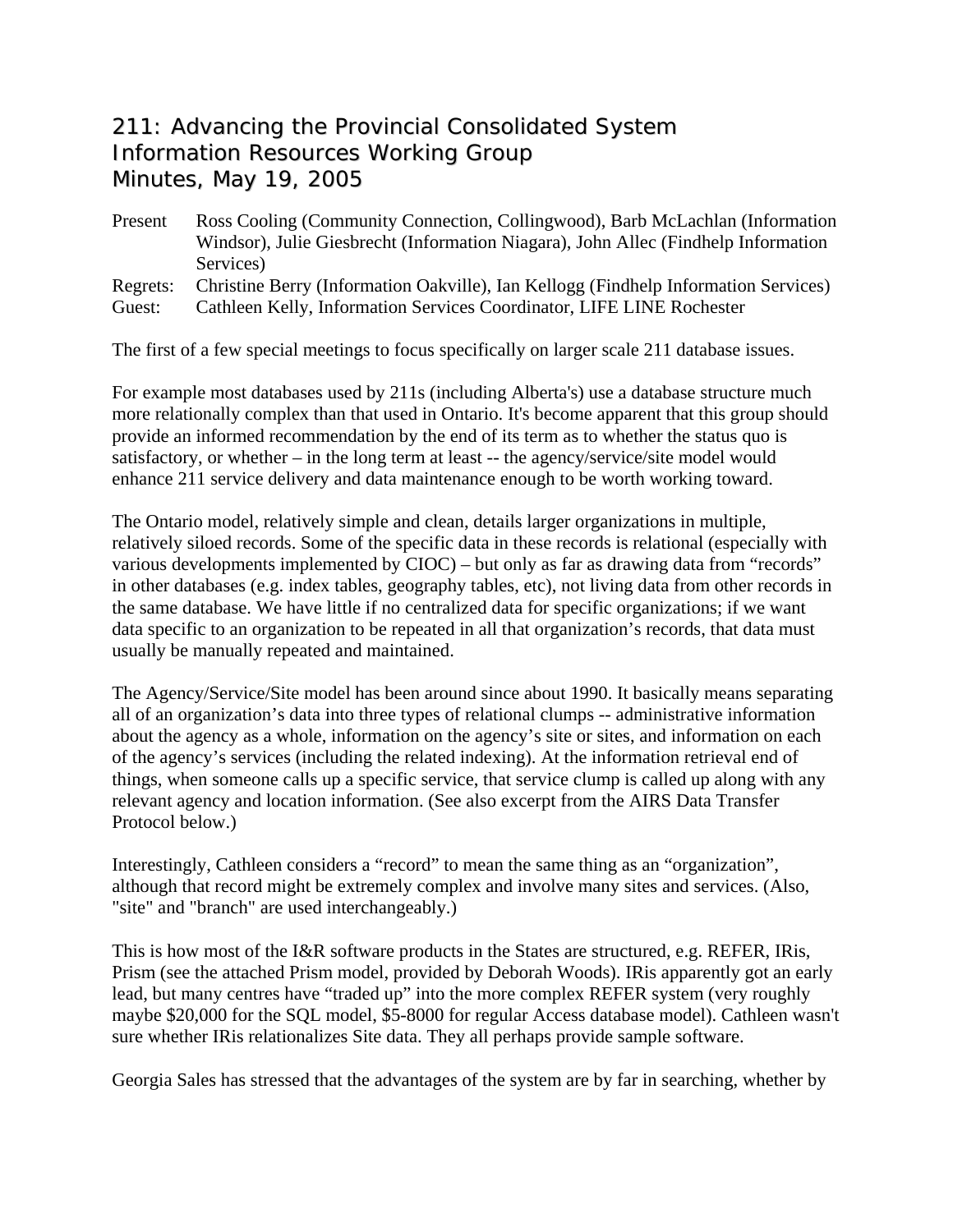counsellors, professionals or the public. If someone is seeking a specific service, only the information from all the data stored for that organization that specifically relates to that service is displayed, saving much time in browsing through unrelated information.

Barb mentioned one concern she'd heard that REFER, for example, might not accommodate multiple administrative layers very well. There are some limitations, Cathleen says, and people have different solutions. Rochester assigns large parts of large organizations as their own "organizations" (eg "Salvation Army. Community and Family Services") whereas she knows some centres would strictly assign each organization one "record", even if it's something as large and varied as the Salvation Army.

Barb thought she remembered something about all this coming up in the pre-Findhelp days of HSIS. John could only remember the move -- subsequently more or less abandoned at CIT - aiming to subdivide organizations into many more records ("program records"), though still within the same siloed database structure.

The New York State 211 model plan, similar to Ontario's, is to have 8-10 regional call centres. There will perhaps be some data-sharing to come but there has not been a great call for it as yet. Jan Collinson of Taconic Region has a vision to have all their counties' databases combined into one regional database. Each county will maintain their own database and provide it to the call centre on a regular basis.

The AIRS XML data exchange model is constructed around the Agency/Service/Site model, and is annually updated by a team of experts for maximum consistency in data exchange. Cathleen thought this might be a moot advantage, if most in Ontario is using the same software and data exchange works well.

ADVANTAGES (so far)

- refined searching, only giving people the specific information they request
- centralized maintenance of much more data than is currently done
- de-siloing organization records (eg solving John's concerns about Record Type)
- opportunity to re-align the name authority (Barb reminded us that reviving the Name Authority should be a priority soon.)
- alignment with how data is handled by most AIRS members, enhancing common data standards and development.

## DISADVANTAGES (so far)

• expense and effort of transition -- cost of software redevelopment, re-editing, re-training

## UNSURE

• Print publications? Rochester doesn't currently publish a directory, but Cathleen doesn't remember major problems. She knows REFER has various built-in report formats.

Barb offered to visit Dick Manikowski in Detroit and do some sample work (and will not even claim travel expenses!). Others are to send Barb sample data they'd be interested in seeing converted.